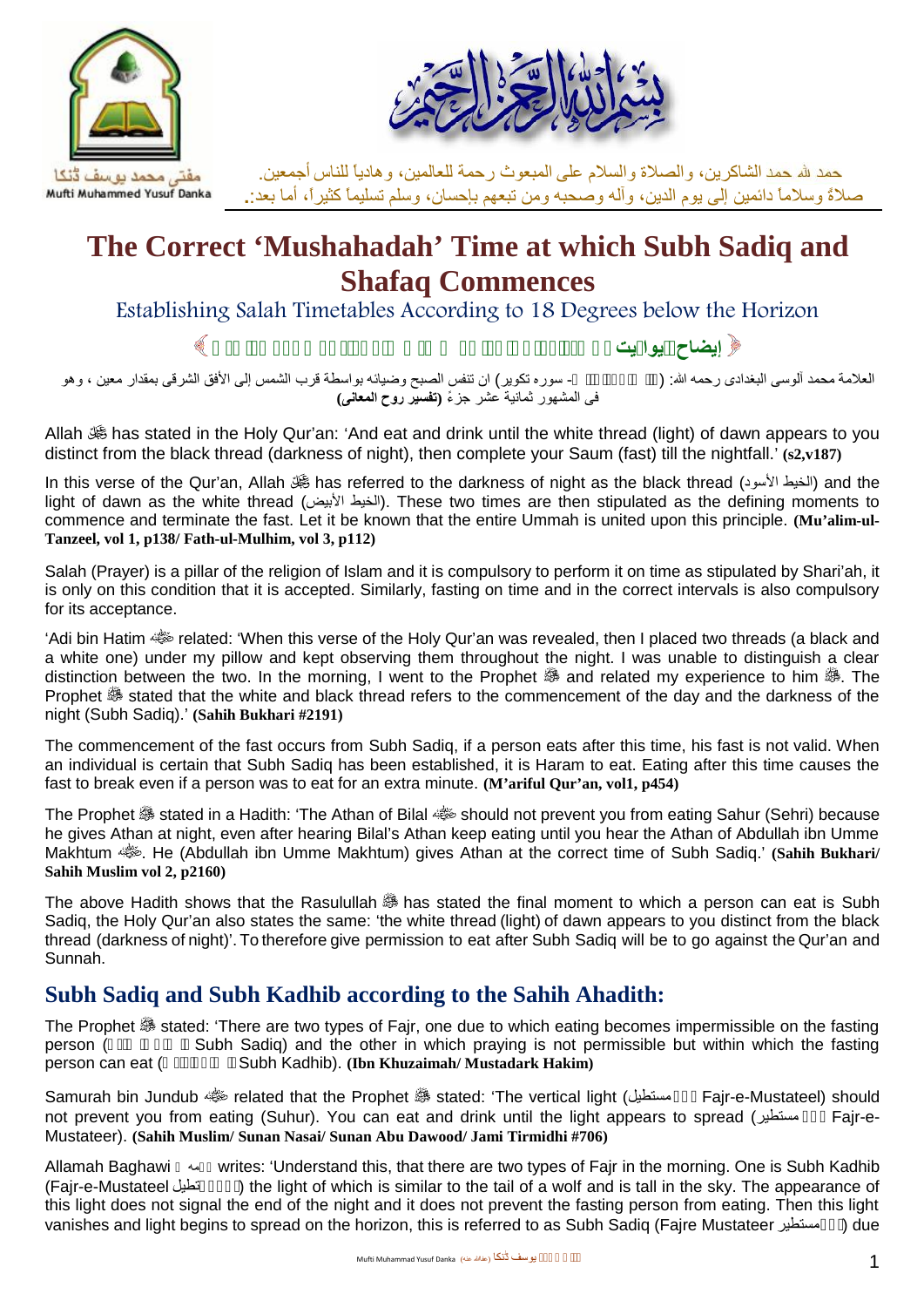to which the day commences and the eating of food is not permissible for the fasting person.' **(Mu'alimul Tanzeel, vol 1, p138)**

Abdullah ibn Masood related that the Prophet stated: 'The Athan of Bilal should not prevent you from eating Suhur, the Athan of Bilal is a means of causing (those busy in worship) to return home and to wake those who are sleeping.' **(Sahih Muslim vol 2, p2160)**

Imam Ibn-ul-Humam  $\rightarrow$  writes: 'There is no reliance on Subh Kadhib, it appears as a tall light in the sky and it is for this reason that the Prophet  $\frac{45}{200}$  said: 'Do not let Bilal's Athan of Fair-e-Mustateel (مستطیل ) deceive you.. Verily, Fajr occurs when light spreads on the horizon.' **(Fathul Qadeer, vol 1, p193)**

## **The Statements of the Mufasireen, Muhaditheen and Fuqaha:**

The differentiation of Subh Sadiq and Subh Kadhib has been mentioned by the well known Mufasir, Allamah Abu Bakr Jassas Razi رحمھ) d:370H): 'There is no dispute within the Muslims that the light which spreads on the horizon (Subh Sadiq-Faraje Mustateer) makes it impermissible for the fasting person to eat.' **(Ahkamul Qur'an, vol 1, p285)**

وعلى قول أبى حنيفة المعتبر فى الحصتين أن يكون الشمس منحطة يح (18  $\,$  أرتفاع يح 18 بدرجة النظير هو الحصة لكل منھ ا فهما متساويان (ر**بع المجيب ص23**)

And based upon the opinion of Imam A'azam Abu Hanifa رحمھ:' Subh Sadiq and dusk (Shafaq); these two occur at the same time - when Isha time starts the sun is 18 degrees below the horizon.' **(Rub-'ul-Mujayyab, p23)**

Imam Nawawi  $\rightarrow$  writes: 'There is Ijma (unanimous opinion) of the Ummah that the time for Salat-ul-Fajr is when Subh Sadiq commences. This Subh Sadiq is the 2nd Fajr of which there are two types. The first is known as Subh Kadhib and the other is known as Subh Sadiq. The first Fajr causes light to be seen vertically in the sky, after a while this vanishes and the second light spreads horizontally, this is Subh Sadiq. The scholars state, the rulings of the Shari'ah are dependent upon Subh Sadiq. The appearance of this horizontal light causes the time of Fajr Salah to commence; it ends the time for Isha Salah. It commences the time of fasting and makes it impermissible for the fasting person to eat and drink. It is also upon this that the day starts and the night ends. There is Ijma of the Muslims on this.' **(Sharah Muhathab, vol 3, p34)**

Mufti A'azam Baghdad, Allamah Muhammad Aalusi رحمھ writes: 'This is the first light which appears before Subh Sadiq, it is similar to the tail of a wolf and is referred to as Subh Kadhib. Then light spreads over the width of the horizon, this is referred to as Subh Sadiq.' **(Tasfeer Ruh-ul-M'aani, vol 2, p69)**

Allama Shami رحمھ writes: 'The time for Salat ul Fajr occurs at the beginning of the 2nd Subh (Subh Sadiq). Subh Sadiq is that light which spreads on the horizon.' **(Raddul Muhtar, vol 1, p359)**

About 100 years ago in 1313H (1896) Hadhrat Maulana Mufti Muhammad Lutfullah Rampuri رحمھ stated: 'the time of (commencement of Fajr) Subh Sadiq and the commencement of Isha both occur at the same point (degrees). When the sun rises to 18 degrees below the horizon, it causes a light to spread across the horizon…this is referred to as Subh Sadiq. This light continues to increase until sun rise.' **(Hal-ul-Daqaiq Fi Tahqiq Al-Subh-us- Sadiq, p32)**

In the same era, Munshi Muhammad A'alaa Mirthee رحمھ justified Subh Sadiq as occurring at 18 degrees. **(Risalah Subh-Sadiq)**

The statements in the two above mentioned books have been approved by signatures and authoring of a preface by many great scholars of Deoband Ahle Sunnat Wal Jamaat, including: Hujatul Islam Maulana Muhammad Qasim Nanotwi رحمھ founder of Darul Uloom Deoband, Shaykhul Hind Hadhrat Maulana Mahmood Hasan رحمھ, Hadhrat Maulana Khalil Ahmed Saharanpuri رحمھ, Hadhrat Mufti Azizur Rahman رحمھ and Maulana Habibur Rahman .رحمھ Usmani

العلامة السماحة الشیخ محمد یوسف البنورى قدس سره: أنه عرف با صبح الشفق إن أول الصبح وآخر الشمس (المصبح وآخر الش **(28 2جلد السنن معارف (**بمركزھا المارة الشمس إرتفاع دائرة من ًجزء عشر

Allamah Muhammad Yusuf Binori رحمھ writes: 'The commencement of Subh Sadiq (Fajr) and the end of the evening white light, Shafaq-e-Abyadh after Magrib which signals the commencement of Isha, both occur when the sun is 18 degrees below the horizon.' **(M'arif-Al-Sunan, vol 2, p28)**

#### **The Statements of the Researchers upon the Commencement of Subh Sadiq:**

The commencement for the time of Salat ul Fajr at Subh Sadiq has clearly been proven from the Holy Qur'an, Ahadith and statements of the scholars of the Ummah. The teachings and principles of Shari'ah have been formulated in relation to the disposition of Mankind and the world that we live in. This makes the performance of acts of worship easy for us (Muslims) to follow and implement wherever we may be.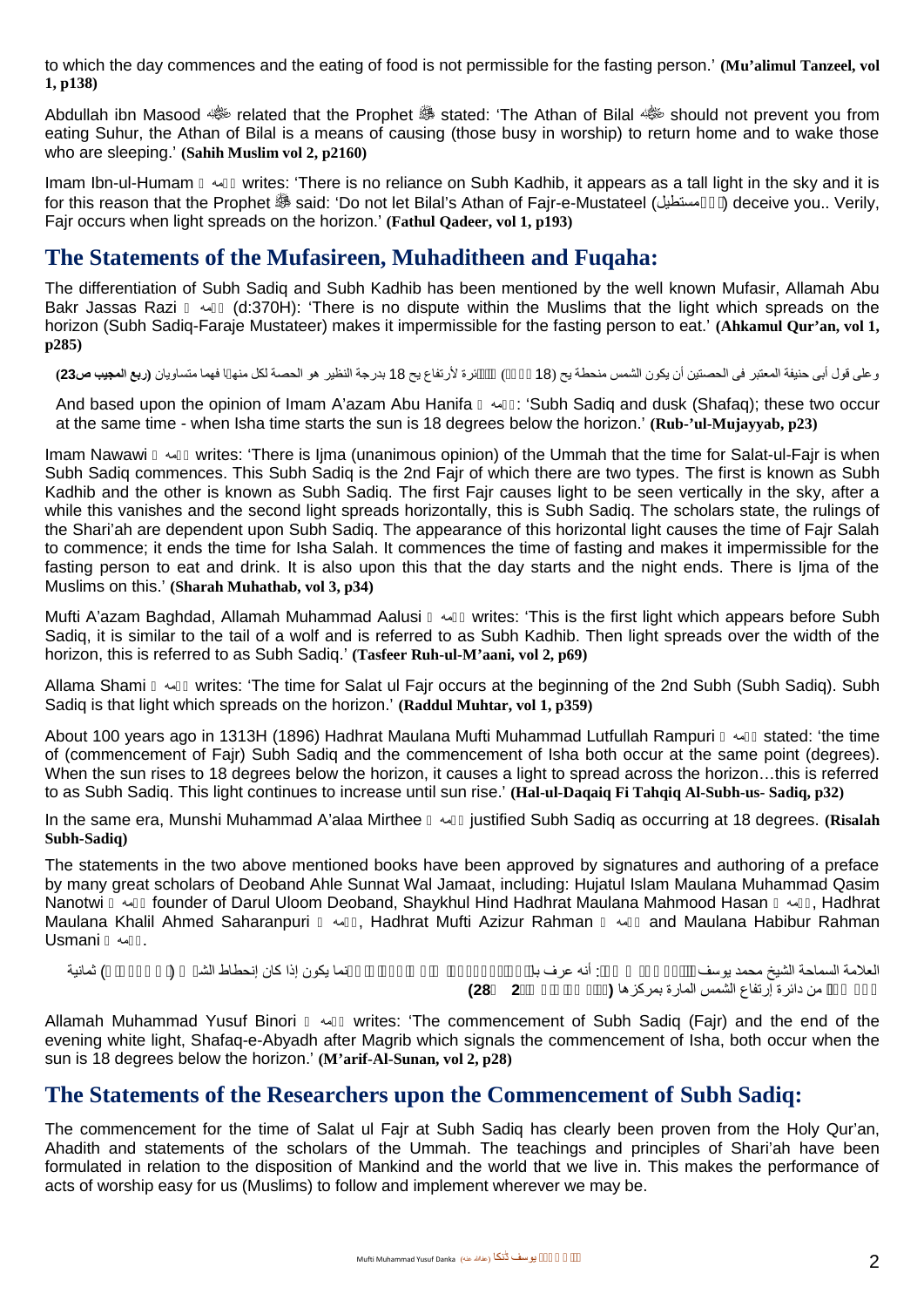In this day and age, to observe from Cities and Towns in the presence of light pollution, smog, mist, and air pollution makes the distinguishing of Subh Sadiq almost impossible. Therefore in this situation, it is necessary to assess the research of the pious predecessors and present scholars in this respect to distinguish and act upon the time of Subh Sadiq.

الأستاد ابوریحان البیرونى (  $\sim 440$ هجرى، 1048 ):  $\,$ (القانون المسعودى جلد 2 مقالھ 8 باب 13)

In this matter Allamah Abu Rayhan Al Beiruni رحمھ) d:440Hijri, 1048) writes: 'When the sun descends to 18 degrees below the horizon in the East, that is the commencement of Fajr (Subh Sadiq).' **(Al Qanun Al-Mas'udi, vol 2, ch 8, heading 13)**

In the Muslim Ummah there were such intellectuals and specialist researchers in this matter; 950 years ago they established 18 degrees as the defining moment of the commencement of Subh Sadiq. Even today, the scholars of Islam and the Muslim Astronomers have verified this fact of specifying 18 degrees for the commencement of Fajr, Subh Sadiq. Those who indicate a finding of 12-15 degrees have no doubt been deceived in their research in the distinguishing of Subh Kadhib and Subh Sadiq.

Shaikh Naseer ud Deen Muhaqiq Toosi رحمھ) d:672Hijri) writes: 'If the sun is lower than18degrees then Subah Sadiq does not commence. If it is higher than 18 degrees, Subah Sadiq has commenced. If the sun is at 18 degrees, then this is the beginning time of Subah Sadiq.' **(Baysat Baab, vol9, p16)**

Shaikh Bahuddin Muhammad bin Hussain Al Harithi Al Aamili Al Humthani رحمھ) d:1031Hijri) writes: 'If the sun is above 18 degrees then Fajr (Subah Sadiq) has commenced. If the sun is below 18degrees on the horizon then Subah Sadiq has not yet commenced. If the sun is level to 18 degrees below on the horizon, this is the commencement of Subah Sadiq.' **(Al Kashkool by Ibn Khayaat)**

It is understood from this that the correct time for Subah Sadiq commencing is when the sun is 18 degrees below the horizon, not before it nor after it.

It has been stated in Sharah Chagmani: 'Verily, from experience it is proven that Subh Sadiq and Shafq occur when the sun is 18 degrees below the horizon.' (

العلامة محمد آلوسى البغدادى رحمھ الله: (والصبح إذا تنفس- سوره تكویر) ان تنفس الصبح وضیائھ بواسطة قرب الشمس إلى الأفق الشرقى بمقدار معین ، وھو فى المشھور ثمانیة عشر جزءً **(تفسیر روح المعانى)**

Mufti A'azam Baghdad, Allamah Muhammad Aaloosi رحمھ writes: 'Allah says: And by the night when it departs, And by the dawn when it spreads' **(s81, v17-18)**. The day commences due to the light spreading on the horizon, this occurs at 18 degrees according to the well known statements. **(Tafseer Roohul Ma'ani)**

ان علمنا أن بداية الفجر وهو صلاة الصبح يبدء عندما تكون الشمس تحت الأفق الشرقى بمقدار 18 ، وإن وقت العشاء يبدء عند ماتصير الشمس تحت الأف **(الصلوات مواقیت تعیین (**.18 بمقدار الغربى

The teacher of Dr Qamaruddeen, Muhammad bin Saud of the Islamic University Riyadh writes: 'Subh Sadiq, meaning the start of Fajr commences when the sun is 18 degrees below the eastern horizon. The time for Isha Salah starts when the sun is 18 degrees below the western horizon' **(Mawaqit-ul-Salawat)**

The Arab peninsula (Haramain Sharifain), Hindustan, Pakistan, Bangladesh and rest of the Islamic World until today have been establishing the commencement of Fajr from when the sun is 18 degrees below the horizon…this is referred to as Subh Sadiq.

Allamah Shami رحمھ has also advocated 18 to 19 degrees as the time of Subh Sadiq.**(Raddul Muhtaar, vol 2, p93)**

The Fatawa board of the Arab world known as Wazarat ul Awqaaf wa Shoonul Islamia (Kuwait) has produced a Fatwa by Dr Saleh Al Ajeeri, which states: 'The research upon Subh Sadiq shows that it occurs at 18 degrees, some scholars have specified 19 degrees below the horizon as being the time to stop eating (Suhur) due to cautiousness. But, the commencement of Fajr occurs when the sun is 18 degrees below the horizon.' **(Majmooatul Fatawa Al Shariah, vol1, p193)**

Imam Ghazali  $\rightsquigarrow$  writes: 'Subh Sadiq can be established by viewing the moon of two nights. On the 26th night the moon appears at the same time as Subh Sadiq and on the 12th night the moon disappears at the time of Subh Sadiq.' This phenomenon is witnessed throughout the World, although there are some areas which due to the geographical location may experience a slight difference. **(Ahya ul Uloom, vol 1, p173)**

Hadhrat Hakim ul Ummat Thanwi رحمھ also agreed with the statement of Imam Ghazali رحمھ stating: 'by witnessing the moon on the 26th and 12th nights a person is able to adjust his timetable accordingly. Erring on the side of caution, one should stop eating 10 minutes before this time.**' (Imdadul Fatawa, vol 1, p100)**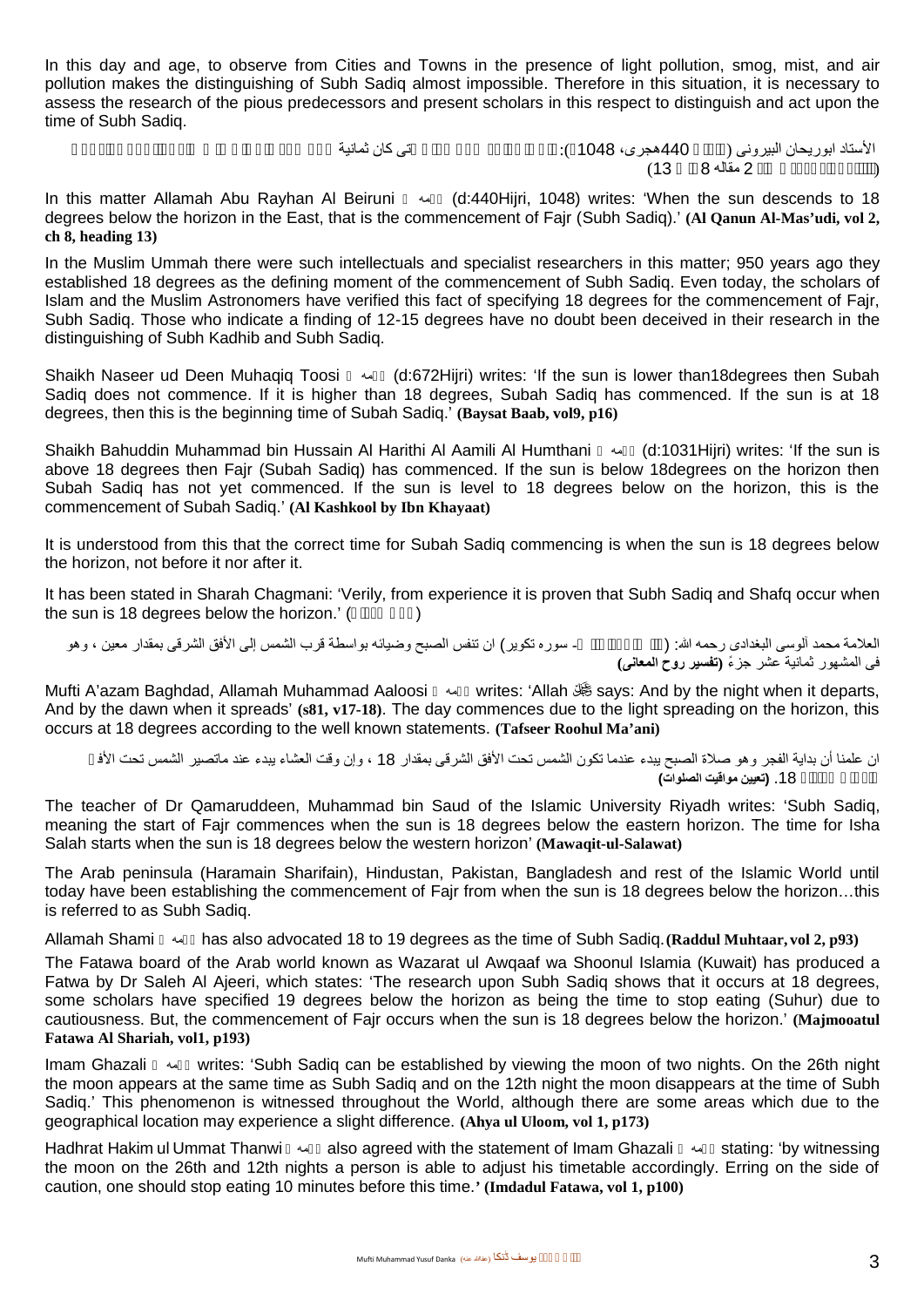Hadhrat Hakim ul Ummat Thanwi رحمھ received a letter from Scotland, UK in 1350H (1932) requesting a Fatwa in respect of the timings of Salah in the UK. Hadhrat Thanwi رحمھ responded in *Imadadul Fatawa, vol 1, p176* by providing a Salah timetable which through research establishes Subh Sadiq at 18 degrees.

Shaykhul Hadith, Mufti Saeed Ahmed Palanpuri رحمھ has stated numerous times in his discourses that Subh Sadiq should be performed at 18 degrees.

There was a question posed to Mufti Muhammad Taqi Usmani الله حفظھ by an individual from America to determine whether 15 degrees (ISNA) or 18 degrees below the horizon should be used to commence the time of Fair. In response, Mufti Sahib writes: 'After a good deal of research and continuing observation, my father (Mufti Muhammad Shafi Usmani ( $\sim$ ) as well as 99% of the Ulama in Pakistan and India are unanimous on the point that the time of Isha and Fajr begins when the sun is 18 degrees below the horizon. This basis has been confirmed by scientific as well as religious research by a large number of scholars in both fields.' **(Al Balagh)**

Mufti A'azam Pakistan, Mufti Muhammad Shafi Usmani رحمھ writes: 'When an individual is certain that Subh Sadiq has been established, it is Haram to eat. Eating after this time causes the fast to break even if a person was to eat for an extra minute.' **(Mariful Qur'an, vol1, p454)**

## **What is Subh Sadiq and when does it commence?**

After the sun sets, it falls 6 degrees below the horizon, and then continues to fall to 12 and 18 degrees. At 18 degrees, the light in the sky finishes, night envelops the sky and the time for Isha commences. The advent of a new day occurs in the opposite manner, the sun rises from 18 degrees then 12 and then 6. Subh Sadiq is therefore the point at which the sun rises in the morning and reaches 18 degrees below the Horizon.

In today's scientific observation, there are 3 times when the day is said to have commenced. Those associated to work on the sea are familiar with these times:

- 1. Civil Twilight  $($   $)$  occurs at 6 degrees.
- 2. Nautical Twilight  $($   $)$   $-$  occurs at 12 degrees.
- 3. Astronomical Twilight  $($   $)$  occurs at 18 degrees.

**Astronomical Twilight:** it is the unanimous opinion of the Jurists of the early generations and this age that Subh Sadiq occurs at this time. This is the time that a slight light is seen on the horizon, large items are visible but small details are not easily distinguishable. Large stars are still visible in the sky at this time.

In light of Sahih Hadith, Imam Malik, Imam Bukhari Imam Tirmidith  $\rightarrow$  related through Hadhrat Aisha  $\gg$ : 'We, the Muslim women would attend the morning prayer behind the Prophet & with our bodies covered in sheets. After the prayer, when we would return home, (e) due to the darkness we could not recognise each other.**'** (Muwatta **Imam Malik, #4/ Sahih Bukhari #578/ Jami Tirmidith vol 1, p40)**

Hafiz Ibn Hajar Al Asqalani رحمھ writes: 'due to the darkness we could not recognise each other' means, due to the darkness they could distinguish the form of a body but not recognise whether it was Khadija or Zainab.' **(Fathul Bari Sharah Bukhari vol 2, p22)**

In this Hadith 'Al Ghalas' is translated by expert translators of the Arabic language (lexicographer) as 'the last part of the darkness of the night which is joined to the first light of the day.' **(Lisanul Arab/ Majma'ul Bahar, vol 4, p52)**

سماحة الشیخ محمد زكریا الكاندھلوى رحمھ : (الغلس) قال إبن الأثیر ظلمة آخر اللیل إذا إختلطت بضوء الصباح (أوجزالمسالك إلى موطّا مالك جلد1 273) Shaykhul Hadith Maulana Zakariya Kandhalawi رحمھ uses the statement of Ibn Atheer رحمھ to explain the meaning of 'الغلس Al Ghalas' in the same manner. **(Awjazul Masalik Shara Muwatta Imam Malik, vol 1, p273)**

#### **To witness Subh Sadiq properly certain points need to be taken into consideration:**

- 1. The sky needs to be clear of clouds, fog, mist etc.
- 2. It should not be witnessed in such a location where the light of the moon is eminently severe.
- 3. It should not be a very windy night.
- 4. The witnesses should have clear vision (I.e. no defect in Eyesight) and experience in this field.
- 5. The location where the witnessing takes place should not have street lights.
- 6. The individual or group should not be on land that is too low (i.e. a valley) nor should it be raised.
- 7. The witnessing individual should be experienced in distinguishing the signs of Subh Sadiq from the Islamic and scientific perspective.

In this respect, Hadhrat Maulana Zafar Ahmed Usmani w writes: 'the commencement of the fast and start time of Fajr occurs as soon as Subh Sadiq sets in. It should not be observed after light is seen to be spreading. As in the Qur'an, Allah says: 'until the white thread (light) of dawn appears to you distinct from the black thread (darkness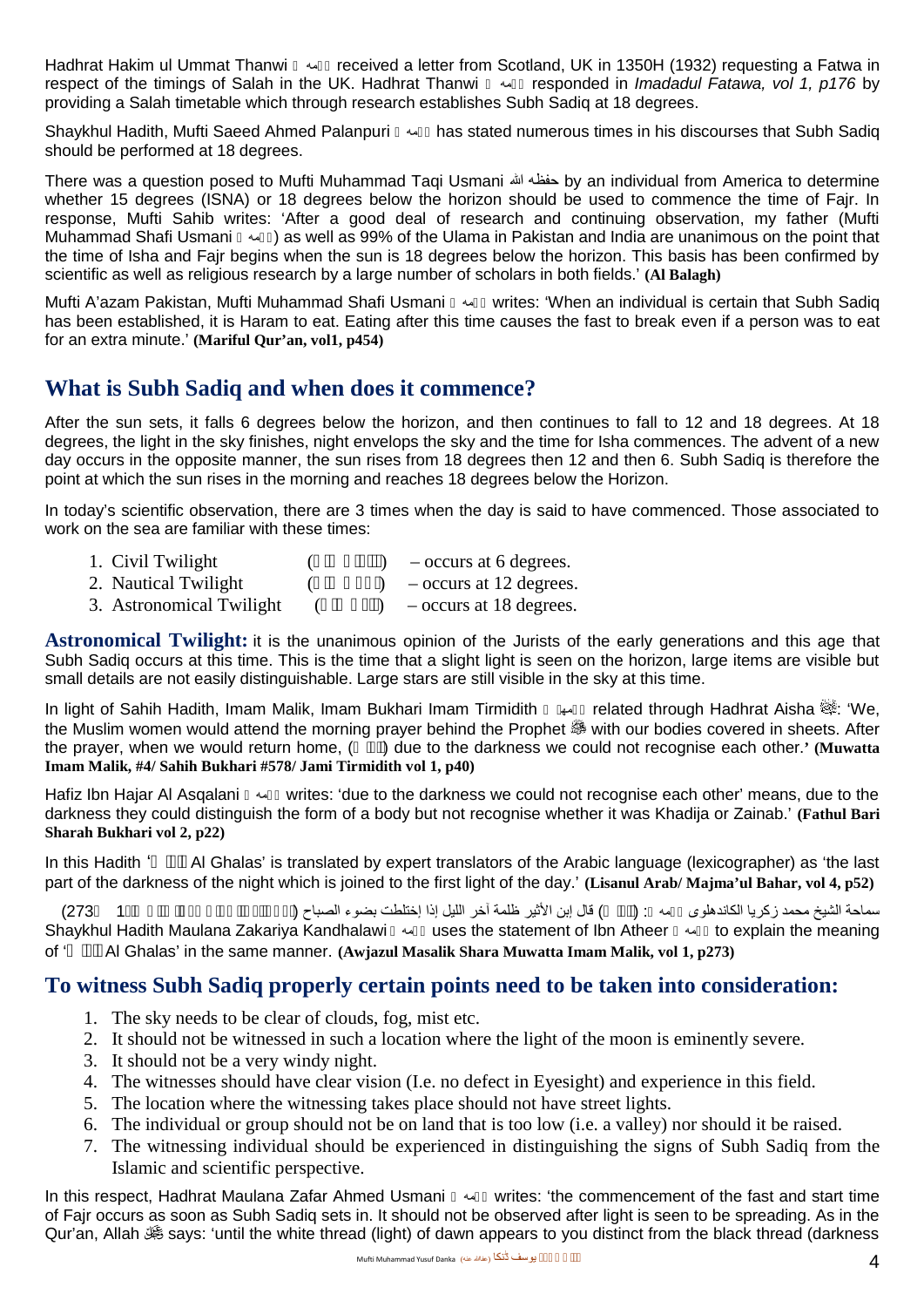of night)'. The distinction between night and day occurs at the very first occurrence of light – referring to the 'thread'. The spreading of the light on the horizon, does not remain a thread, but becomes clearly distinguishable to the eye. Murshidi Hakim ul Ummat Shaykh Ashraf Ali Thanwi  $\rightarrow \rightarrow \rightarrow \rightarrow$  had the habit of stopping eating a little while before the appearance of the white thread (Subh Sadiq), this was his cautiousness. As stated above, to eat after the occurrence of Subh Sadiq is not permissible at all. **(Ahkamul Qur'an, vol 1, p247)**

### **The Occurrence of Dusk and Subh Sadiq in the UK During the Summer Months:**

Allah says: 'Verily, Salah has been enjoined on the believers at fixed hours.' **(s4, v103)**

It is also proven from the Sahih Hadith that Allah  $\mathbb{S}_2$  sent Jibril  $\mathbb{S}_3^*$  to the Prophet  $\mathbb{S}_3$  for two days to show him  $\mathbb{S}_3$ when the times for prayer falls. On the 1st day Jibril & would come and perform the prayer at the start times of each Salah. On the 2nd day Jibril  $\mathbb{R}$  would come and perform prayer at the end time of each Salah. Jibril  $\mathbb{R}$  said to the Prophet  $\ddot{\circ}$ : 'O Prophet of Allah  $\ddot{\circ}$ , this was the timings for prayer of the previous nations. You should pray between these two times.' **(Sunan Abu Dawood/ Jami Tirmidhi vol 1, p38)**

The praving of Jibril & would occur at the intervals and signs of the day which are attached to each prayer: Subh Sadiq, Sunrise, Zawaal, Mithl (one shadow length), Mithlain (two shadow lengths), sunset and dusk.

There are certain countries of the Earth where all the signs of day and night are not able to be witnessed. For example, some countries experience 6 months of daylight with no darkness in the year. However, the UK lies above 48 degrees latitude. From 21<sup>st</sup> May to 23<sup>rd</sup> July in London, the sun does not descend more than 15 degrees below the horizon. There is no real distinction between day and night; as a result darkness does not set in. This phenomenon is called Persisting Twilight.

Even though the signs to distinguish the occurrence of each Salah are not readily visible in the summer months, it is compulsory upon every Muslim to pray 5 times a day. The proof for this is the Hadith of Dajjal, where the day will be like one vear and the Companions were instructed to read their Salah by their own judgement of time. **(Sahih Muslim p289/ Masnad Ahmed/ Mustadrak Hakim)**

بن سمعان رضى الله عنه قال ذكر رسول الله صلى الله عليه وسلم الدجال ذات غداة ... يا رسول الله مالبثه فى الأرض؟ قال اربعون يوما يوم كشهر ويوم كشهر ، ويوم كجمعة،<br>كايأمكم، قلنا بار سول الله فذلك البوم الذي كسنة ان بنا في وسائر أیامھ كایأمكم، قلنا یارسول الله فذلك الیوم الذى كسنة اتكفینا فیھ صلاة یوم؟ قال لا اقدروالھ قدره **(صحیح مسلم ص289 باب ذكر الدجال)**

For us, the judgement of Salah times has been made very practical and simple as we have the blessing of a 24 hour timetable for the day; this allows us to prepare for a Salah slightly before the time sets in. **(Fatawa Darul Uloom vol 2 p30)**

In such a situation where the signs mentioned in the Islamic principles, by which salah times can be established are not readily witnessed, then the sayings and actions of the Salaf us Saliheen and Aimmah Mujtahideen are a source of guidance for us.

#### **In the (UK) summer months, due to the Presence of Light throughout the Night, Islamic Theologians have provided 4 methods that can be used to Calculate Fajr and Isha Times:**

- 1. Nearest Latitude (Aqrab Al Balad) take the times of the nearest city or country where the signs and times of Salah are easily distinguishable.
- 2. Nearest Day (أقرب الأيسام) Aqrab Al Ayyam) to use the Fajr and Isha times from the last day when it was possible to calculate these times for that location.
- 3. Middle of the Night (المصف الليل ) wisf Al Lail) split the time between sunset and sunrise into two halves. Isha is offered before the midpoint and Fajr is offered after the midpoint.
- 4. One seventh of the Night (الليل Sube Al Lail) split the time between sunset and sunrise into seven segments. Isha is offered after the  $1<sup>st</sup>$  segment and Fajr is offered after the  $6<sup>th</sup>$  segment.

حدیث عن سعد القرظ قال أذانا زمن رسول الله صلى الله علیه وسلم بقباء وفى زمن عمر بالمدینة ، وفى الصیف لسبع بقى ، (تلخیص الحبیر جلد1 179)

When the signs for doing so are not clearly distinguishable, it is permissible to adopt any of the above mentioned methods to establish the Salah times. However, it is incorrect to label one method as incorrect as opposed to the other. It is my opinion that the general masses, no matter how much you try to explain intricate details of Islamic principles etc to them, there will always be some confusion. For this reason, each town or area should unite on one method to avoid this confusion and difference. The Scholars and learned personalities should be satisfied with adopting one of the opinions above and be able to transfer this confidence to the general masses.

The Scholars of Figh have mentioned many points in respect of acting upon Aqrab Al Balad. I will present a few opinions here: Shaykh-ul-Islam Muhaddithil Asar, Allamah Syed Muhammad Anwar Shah Kashmiri رحمھ stated on the commentary of the Hadith mentioning the emergence of Dajjal: 'In my opinion, in those countries where there is no clear Islamic night, it is compulsory to pray in that time frame. It is compulsory to pray the 5 prayers in the day and night. The only matter that remains are how to distinguish the timings for Salah and Fasting in this instance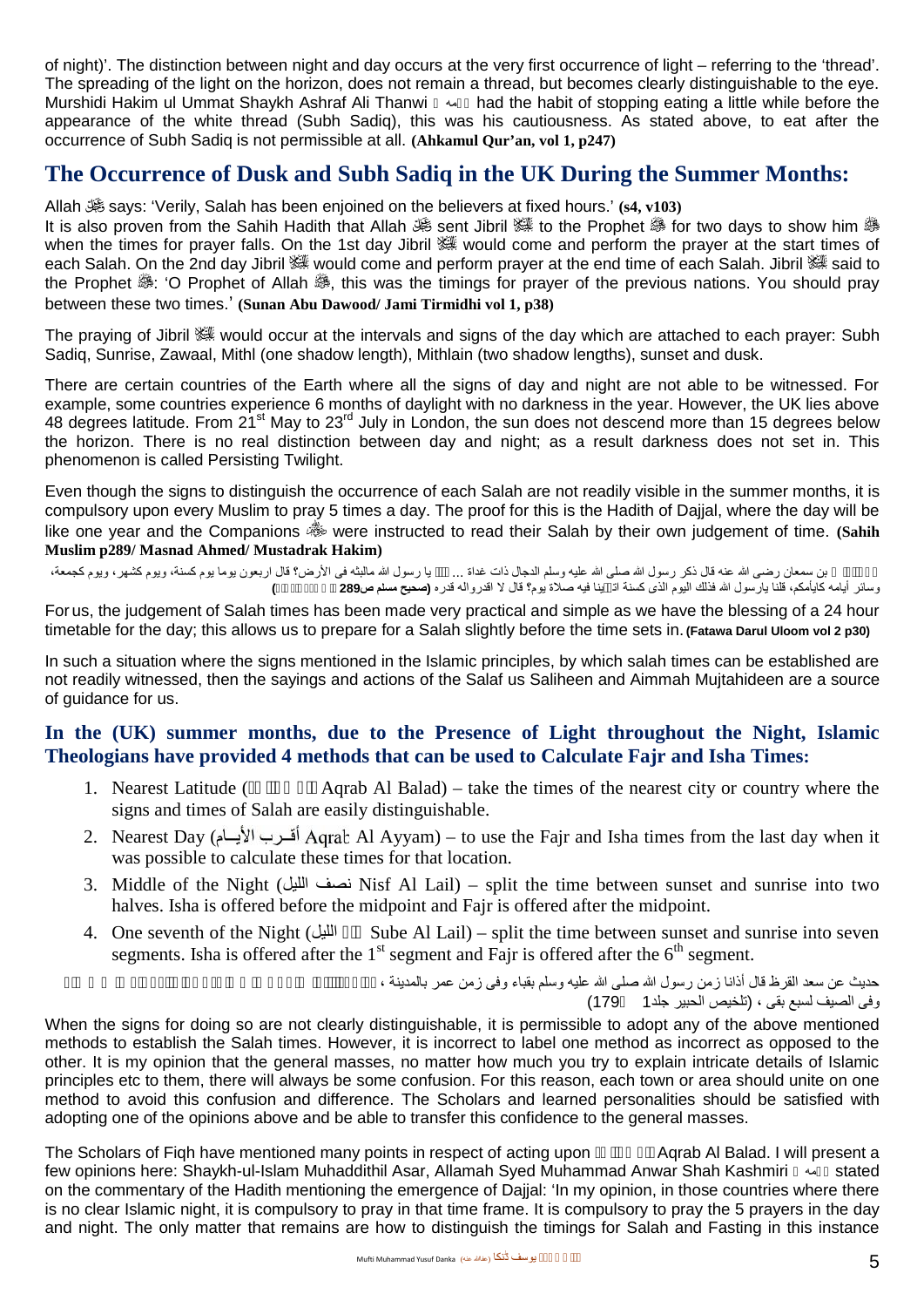(where there are no clear distinguishing factors to ascertain). In this respect, there has been no greater research undertaken, than by the Scholars of the Shafi Fiqh. They state: 'The time of Isha should be adopted from the closest location where the Islamic night is observed, the fast should then also be regulated using this time frame, ascertain from the neighbouring location.' (**Al Urf'ul Shazi, p464**)

Hakim-ul-Ummat Shaykh Ashraf Ali Thanwi **(19)** stated in various locations in his renowned Fatwa book called Imdaadul Fatawa and Bawadir-un-Nawadir: 'In those areas where Salah and Fasting cannot be distinguished from the clear signs, they should adopt the timings of the closest area where these signs can be witnessed to regulate the timings for Salah and Fasting.

| بالتقدير المذكور هوماقاله الشافعية |                    |          | ويقول صاحب ردالمختار : وحاصله أنالانسلم لزوم وجودالسبب حقيقة بل يكفى تقديره كمافى أيام الدجال، ويحتم |
|------------------------------------|--------------------|----------|------------------------------------------------------------------------------------------------------|
| 433                                |                    | $/322$ 1 | من أنه يكون وقت العشاء في حقهم بقدر مايغيب فيه الشفق في أقرب الـ لاد اليهم (                         |
| (157                               | المنهاج ج1    128/ |          | المالكية، فيذبهون إلى التقدير قياساعلى أقرب البلاد اليهم، فقد جاء على حاشية شرح الأمير ج1     135/   |

Those that act upon الخرب الأيسام Agrab Al Ayyam, close their fast at 1.23am (London) in the summer months are considerably the most cautious. This is the best and most cautious from an Islamic viewpoint. This is the united ruling of the UK Ulama under the leadership and supervision of Hadhrat Moulana Mufti Mahmood Hassan Gangohi رحمھ Hind (Senior Khalifa of Hadhrat Shaykhul Hadith Moulana Muhammad Zakariyya Kandhlavi رحمھ. This meeting was held at Jamia Masjid, 30 Howard Street, Bradford, England on 16 Sha'ban 1403Hijrah, 29th May 1983.

Those that follow اللیل سبع Sube Al Lail (close their fast approx 3.30am in London) do so for the ease of the people, which is also valid as allowance is given. There a few select Scholars in the UK who are not in favour of adopting Sube Al Lail, due to the fact that sunlight spreads considerably in the UK at this time, hence they prefer to adopt a stance that is more cautious.

Hakim-ul-Ummat Shaykh Ashraf Ali Thanwi (writes: 'by splitting the night into 7 parts, a person can eat in the first 6 parts.'**(Imadadul Fatawa, vol2,p98, 12/12/1322Hijri)**This is a similar statement to Allamah Shami رحمھ in Rad-ul- Muhtar. Mufti Shafi Usmani رحمھ said: 'This statement is presented via assumption. In those countries where Subh Sadig cannot be clearly distinguished (the UK in the summer months) it is permissible to act upon this advice.' Erring on the side of caution, one should stop eating 10 minutes before this time.'**(Imdadul Fatawa, vol 1, p100)**

> السحور إسم للماكول فى السحر وھو السدس الأخیرمن اللیل **(مراقى الفلاح ص369)** والسحور مایؤكل فى السحر وھو السدس الأخیرفى اللیل **(بحر الرائق جلد2 292)** التسحر مستحب ووقتھ آخر اللیل ، قال فقیھ أبو اللیث : وھو سدس الأخیر **(فتاوى ھندیھ باب كراھیة الصوم وعدمھ)**

However, one cannot mix the principles of the four methods. The discipline and commandment of Holy Qur'an and Sunnah must always be adhered to, for example: Suhur (eating food) always precedes Fajr Salah, to eat food after Fajr Salah is not permissible and is against the Holy Qur'an and Sunnah.

## **The Time of Isha (Shafaq) In The Summer Months: (الشفق یغب لم وإن العشاء فرضي فى(**

" الشفق " یقع على الحمرة فى المغرب بعد الغروب وعلى البیاض الباقى بعدھا **(مجمع بحارالأنوار جلد3 237)**

The time of Isha commences on the disappearance of Shafaq which is after the sun has set, hence Isha time starts after Magrib when both the red (أحمر ( and white light (أبیض ( disappear. **(Majm'ul Bihar-il-Anwar, vol 3, p237)**

Imam Raqib Asfahani  $\rightsquigarrow$  writes: 'After the sun sets, Shafaq occurs when the last light of the day meets the first darkness of the night.' **(Qamusul Qur'an)**

Allamah Ibn Qudamah Hanbali رحمھ writes: 'There is no difference in the scholars that the time of Isha commences when Shafaq disappears. There is only a minor difference between two sayings as to exactly when Shafaq is said to have occurred. Some say Shafaq disappears when the red light after Magrib disappears, others say it is when the white light disappears.

- 1. Ibn Umar  $\frac{1}{2}$  and Ibn Abbas  $\frac{1}{2}$ , Ata', Mujahid, Saeed Ibn Jubair, Imam Zuhri, Imam Thawri, Ibn Abi Layla, Ishaaq, Imam Malik, Imam Ahmed, Imam Shafi and Imam Abu Yusuf and Muhammad Shaybani برامه, all state that Shafaq disappears with the disappearance of the red light ( $\rightarrow$  (أحمد ) after Magrib.
- 2. Anas bin Malik , Abu Hurairah , Alu Aziz, Imam Awzai', Ibn Munzir and Imam Abu Hanifa + all states that Shafaq disappears when both the red ( $\qquad$ أسلافت أبيض) and white light (أسلافت ) have disappeared after Magrib and night commences. **(Al Mughni, vol 1, p382)**

Allamah Sarkhasi رحمھ writes: 'Imam Abu Hanifa رحمھ states there is more caution in acting upon the second opinion. Imam Abu Yusuf رحمھ and Muhammad Shaybani رحمھ state that there is ease for the Ummah in acting upon the first opinion.' **(Multakiyul Abhar, vol 1, p70/ Hidayah, vol 1, p66)**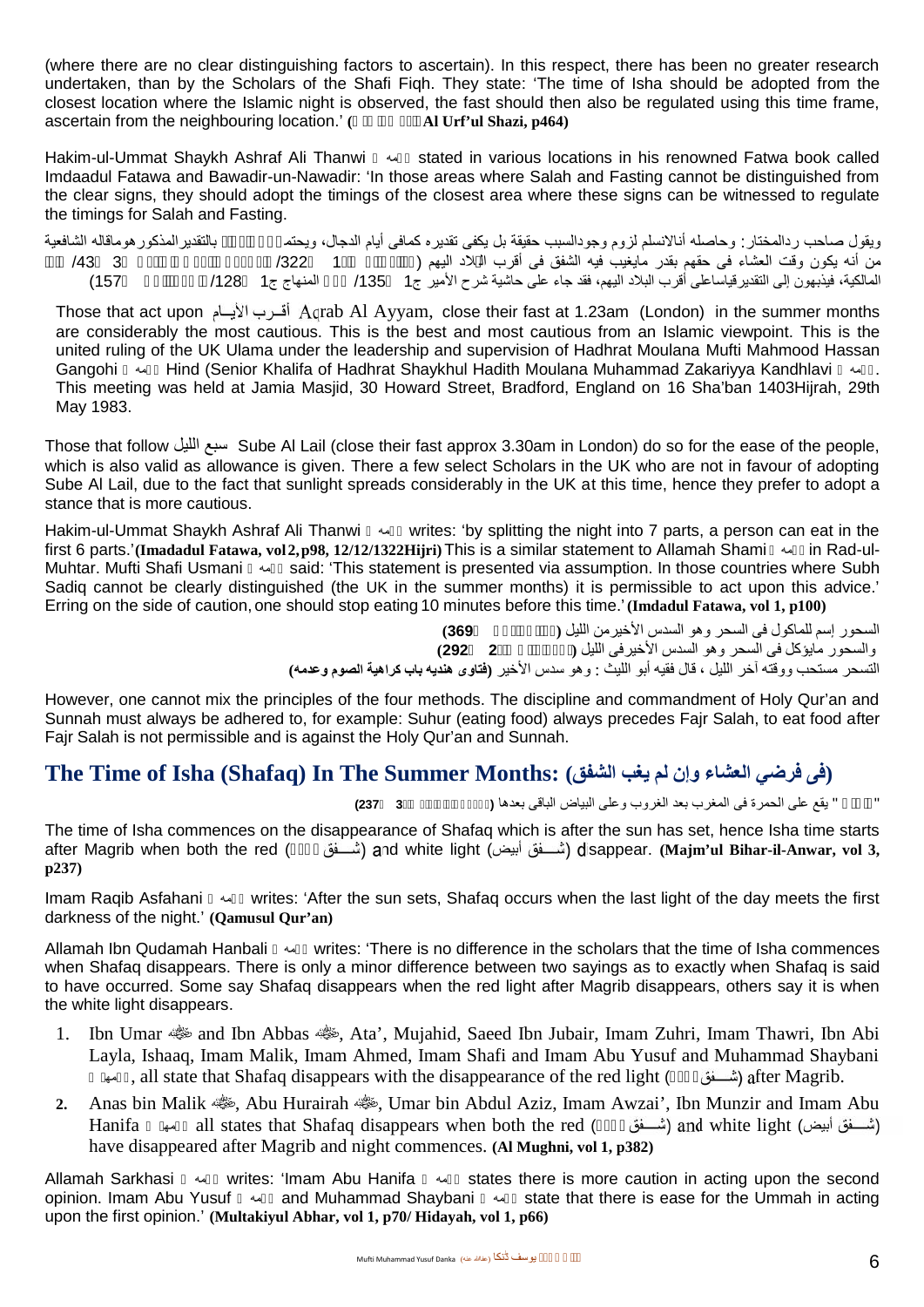However, cautiousness in this matter is the better opinion and Isha should be performed upon the disappearance of both red and white light after Maghrib. At the same time, the UK is such a country, due to it being located above 48 degrees latitude during the summer months (May, June, July) the sun does not descend more than 12/15 degrees below the horizon. As a result, due to the sun not descending below 12/15 degrees a white light is seen throughout the night, the darkness of night is not witnessed. Upon this phenomenon, the scholars have stated the following:

Imam Ibn Humam رحمھ writes: 'In this condition, it is necessary to still pray Isha due to the Hadith of Dajjal.' **(Fathul Qadir, vol 1, p156/ Radd-ul-Muhtar, vol 1, p834/ Fatawa Darul Uloom Deoband, vol 2, p30)**

To perform Isha Salah is compulsory on all Muslims. Take the example of a person who needs to perform Salah, it is obligatory for him to have Wudhu. If one does not have a leg or hand then this person has no body part to perform full ablution upon. However, this does not prevent him from performing Salah. In the same manner although the visible signs of Salah have not appeared in a day, to pray all five Salahs in a 24 hour period is obligatory (Fardh) and necessary. **(Fathul Mulhim, vol 6, p378)**

Hadhrat Maulana Zafar Ahmed Thanwi  $\rightarrow$  writes: '(For the inhabitants of the UK) in the summer months after the sun sets, the night remains for five hours. It is compulsory for the inhabitants of London (UK) to pray Magrib, Isha and Fajr in their stipulated times. They should pray Isha 1 hour after the sun has set. Imam Abu Yusuf  $\sim$  and Imam Muhammad  $\rightarrow$  stated that the start time of Isha occurs on the disappearance of Shafaq-e-Ahmer (red light in the horizon). The red light which occurs after sunset is not visible 1 hour after sunset (Maghrib). **(Imamdul Ahkaam, vol 1, p314)**

From eye witness accounts it can be seen that in reality after 1 hour the red light (Shafq-e-Ahmer) does not completely disappear from the horizon, as stated before, there are slight differences depending on geographical location.

It is my humble opinion during the summer months, Isha should commence 1 hour and 5 minutes after sunset using the one seventh method.

To perform Isha later than 1 hour and 5 minutes after sunset (Maghrib) in summer would be a cause of difficulty on the masses and against the Islamic principle of choosing the easier of the two options. Allah says: 'And it is He who makes the night a covering for you and sleep repose…' **(s25, v47)** and: '…and has not laid upon you in religion any hardship.' **(s23, v78)**

When Maghrib occurs at approximately 9.30pm in the summer and even if Isha is performed after an hour, people will not be free until after 11pm. If Ramadhan occurs in summer, the Salat Al-Taraweeh also has to be performed. In this condition the Jurists of Islam have permitted the following of another school of thought.

وقال الطحاوى فى حاشیة مراقى الفلاح ..وكثیرا مایبتلى المسافر بمثلھ لاسیما الحج، ولابأس بالتقلید كما فى البحر والنھر **( 103)** حكم ان ظھیر الدین المرغینانى لماقدم من فرغانھ راى كسالي بخارا یصلون العشاء قبل أن یغیب الشفق فأراد منعھم عن ذلك ثم لقى شمس الأئمة السرخسى وشاوره فى قصده فقال لاتفعل فإنك إن منعتھم عن ذلك تركوھا بالكلیة وأما الآن فإنھم یؤدونھا فى وقت یجیزھم بعض الأئمة **(ناظرةالحق لمرجانى ص165)** وروى عن الزھرى أنھ بلغنى أن أباھریرة رضى الله عنھ قال من خشى أن ینام قبل صلاة العشاء فلا باس أن یصلى قبل ان یغیب الشفق **(مصنف عبد الرزاق ص565)**

It should also be noted in conclusion that Subh Sadiq, the beginning of Fajr and commencement of the fast is proven from the verse of the Qur'an: : 'And eat and drink until the white thread (light) of dawn appears to you distinct from the black thread (darkness of night), then complete your Saum (fast) till the nightfall.' **(s2,v187)**

The entire Ummah is united upon the Qur'an and there is no difference of opinion upon it. There have been scholars throughout the ages who have researched the fundamental principles which lead to the distinguishing of Subh Sadiq. They have ascertained through this that it occurs when the sun is 18 degrees below the horizon. There is no room for being lax and flexible in respect of commencing Subh Sadiq when there is a clear Islamic night and the signs are clearly distinguishable. However, in the matter of Isha, as we have explained above, there are differences in the opinions of the Scholars as to exactly when the time commences.

#### **The Presence of 4 Timetables in the UK and Understanding Their Deficiencies:**

Around the world with the selection of a few countries the seasonal norm is that there is complete darkness at night and Subh Sadiq is clearly apparent throughout the year with the exception of a few summer months. This principle applies to the UK as well where Subh Sadiq appears at 18 degrees below the horizon and Fajr time commences thereafter. For a fasting person within this country, at this point where Fajr time has begun it is totally incorrect and invalid to continue eating.

1. In the UK, there is one group that accepts Subh Sadiq at 12 degrees below the horizon for the whole year. However, well before this time Fajr has already commenced and there is no statement from the scholars of the Ummah to date that this is acceptable. Mufti Ubaidullah Asadi الله حفظھ Shaykhul Hadith (Jamia Arabia Hathora Banda) writes in his Fatwa: 'To act upon 12 degrees is incorrect as this is against the statements of the scholars of this field and researchers.'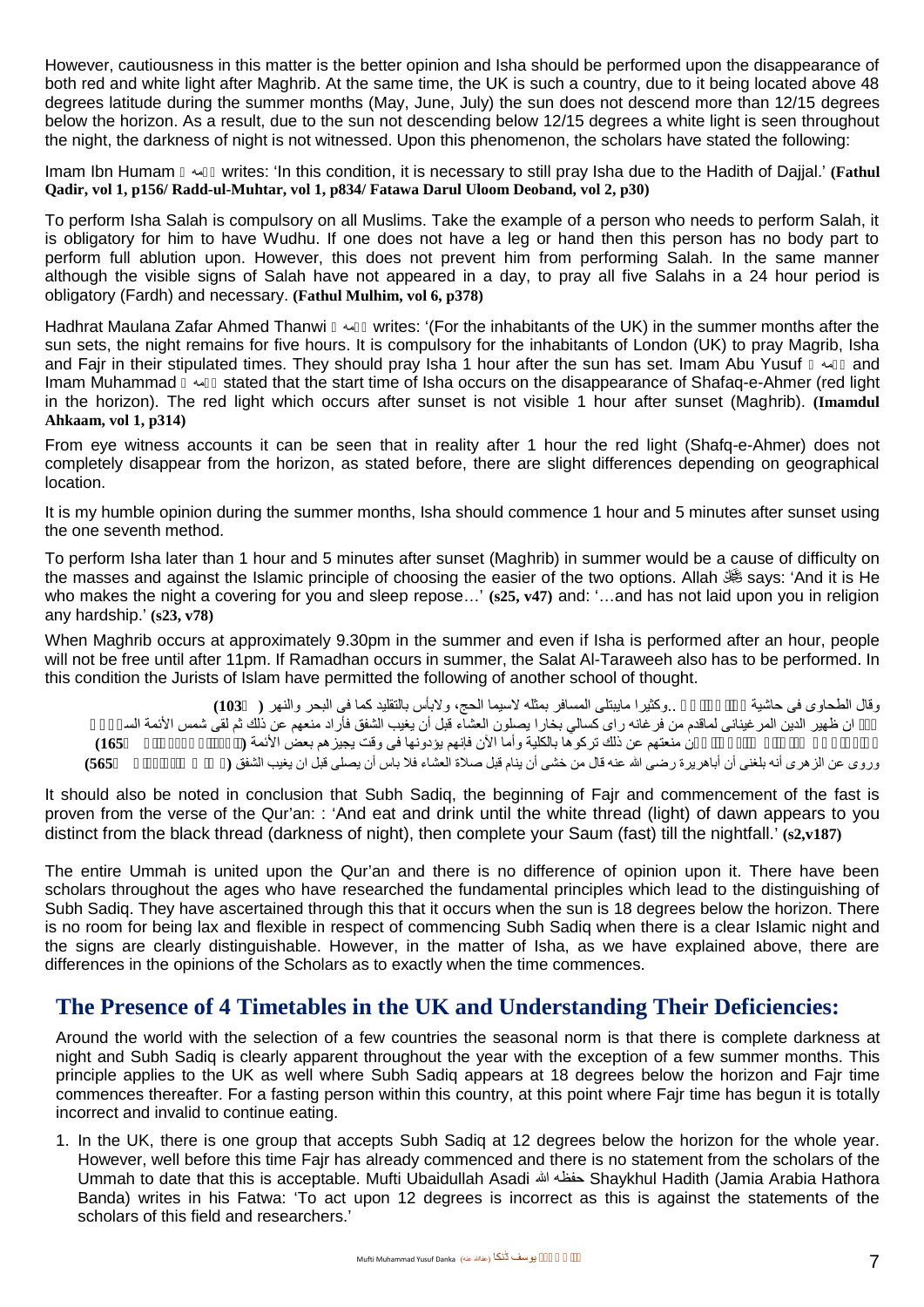- 2. Some Masjids within the UK base their timetables upon the calculation of 15 degrees throughout the whole year which they obtain from the observatory. They base the time of Subh Sadiq at 15 degrees and allow people to eat until this time. This is completely incorrect as well, as at this time Fajr has commenced and the fast of a person who eats after Subh Sadiq is not valid.
- 3. The timetable of Hizbul Ulama UK, which they claim is based upon their own eye witness account of Subh Sadiq. This witnessing was performed from September 1987 to August 1988 in Blackburn. Recent research shows that out of the whole year, they only managed to successfully observe Fajr on 21 days (first light = 21 days and tabyyun = 7 days, meaning 7 days from the 21 days, tabayyun was also observed) and Isha was also observed on 22 days (Shafaq Abyadh 21 days and Shafaq Ahmar 18 days). This information was utilised to formulate a timetable for all the Masajids in the UK through assumption. All the senior scholars and knowledgeable personalities have explained the faults of their 'witnessing' and formulating of timetables for the whole of the UK. However, they are not willing to adopt the advices offered to them. Recent research also indicate that this timetable is based on calculation between 12 degrees for summer months and 15 degrees for winter months.

To create an accurate timetable, 4 observations are required for every day; Subh Sadiq, Subh Khazib, Shafq Amhar & Shafq Abyad. This would equate to 1460 observations, Hizbul Ulema have only carried out 67 in the whole year and not 1460!

It is generally depicted to the masses by the Hizbul Ulama that their timetable was formulated through one whole years of continuous witnessing but figures revealed show that this information provided by Hizb-ul-Ulama is false and misleading. Maybe even those who have been born blind would not accept such an absurd claim! We are all aware that in the UK for 7 or 8 months the sky is very cloudy due to continuous rain, let alone the very fine light of Subh Sadiq, the sun is not even visible during the day, especially in Blackburn where the witnesses claim to have carried out witnessing the sky is mostly cloudy and light pollution is high.

Just as Hadhrat Hakim ul Ummat Thanwi رحمھ writes: 'The witnessing of something is associated with the eyes. But, the basis of witnessing Subh Sadiq and Shafq is correct understanding and experience. There can be no comprehension of Subh Sadiq with experience. مثل Mithl and مثلین Mithlain cannot be established without accounting for it.' **(Bawadirul Nawadir, p 429)**

It is clear that one can only establish the correct time of Subh Sadiq by continually witnessing it and at the same time as having firm understanding and knowledge of the field.

Dar-ul-Uloom Karachi was asked to comment on the timetable prepared by Hizbul Ulama UK in 1987-1988. They responded with a Fatwa stating: 'When the sun has set and the sun descends to 18 degrees below the horizon, this is the time for disappearance of Shafq and Isha commences. In the same manner, when sun is rising and reaches 18 degrees below the horizon, this is the time of Subh Sadiq. This is when the time of Suhur ends and Fajr commences. This is the accepted statement of the vast majority of scholars and astronomical researchers. A small minority claim that 15 degrees is acceptable. The Timetable that you have sent is formulated a long time after the correct time of Subh Sadiq. For this reason, it is not correct to follow this in any way…Subh Sadiq has occurred long before they claim to have witnessed it. This fault has occurred due to the change in weather, not being experienced in witnessing and not being fully proficient in the knowledge of establishing Subh Sadiq. It would now suggest that you formulate another timetable for when the sun is 18 degrees below the horizon and act upon this. Allamah Abu Rayhan Al Beiruni رحمھ) d:440Hijri, 1048) writes: 'When the sun descends to 18 degrees below the horizon in the East, that is the commencement of Fajr (Subh Sadiq).' *(Al Qanun Al-Mas'udi, vol 2, ch 8)* And Allah Knows Best. **(3 Rajab 1411H – in 1990) Mufti Muhammad Taqi Usmani, Darul Uloom Karachi'**

Now it is clear that those Masajids that follow the Timetable of Hizbul Ulama UK formulated upon 12-15 degrees, it is not acceptable to do so according to Shari'ah and their fast will remain null & void.

All the people who are following the above mentioned timetables; 12, 15 and that of Hizbul Ulama UK are continuing to eat after Subh Sadiq. To the extent that others are returning home after praying Fajr whilst they are still eating their Suhur. Remember, there were differences historically due to Saudi Arabia following the new moon system. Due to following the Saudi system, a person can make a mistake in 1 or 2 fasts. But, due to the mistake of establishing Subh Sadiq by the above mentioned timetables… all the fasts of Ramadhan are incorrectly performed and not accepted.

4. To practice upon Subh Sadiq when the sun is 18 degrees below the horizon, this is the correct manner according to the scholars of previous and present generations and the experienced witnesses and knowledgeable researchers in this field. The signs and descriptions of Subh Sadiq which are found in the Holy Qur'an and Saheeh Ahadith are also associated with 18 degrees.

- سوره تكوير) ان تنفس الصبح وضيائه بواسطة قرب الشمس إلى الأفق الشرقى بمقدار معين ، وهو

فى المشھور ثمانیة عشر جزءً **(تفسیر روح المعانى)**